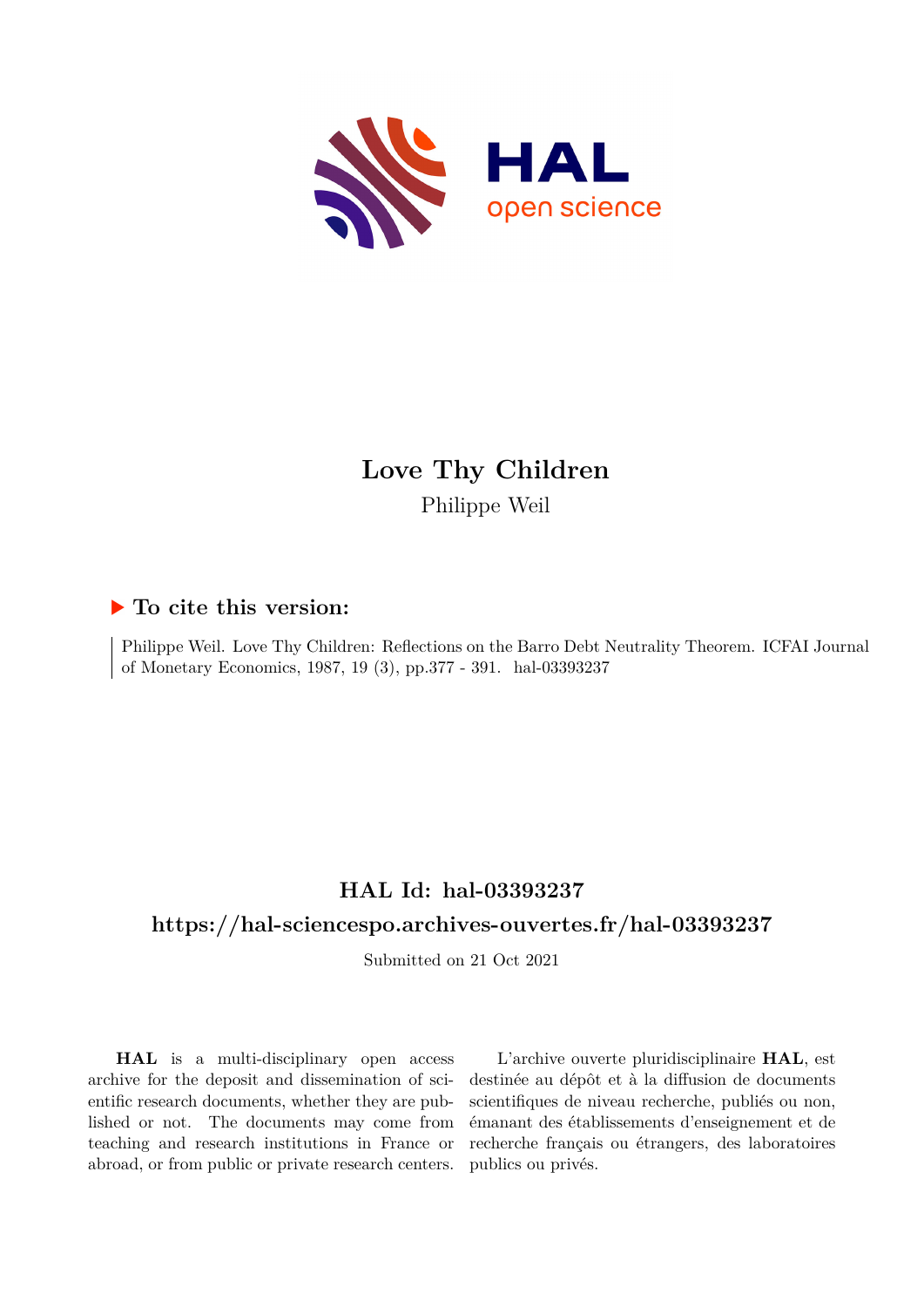#### LOVE THY CHILDREN Reflections on the Barre Debt Neutrality Theorem\*

#### Philippe WEIL

#### Harvard University, Cambridge, MA 01238, USA

This paper proves that Barro's (1974) debt neutrality proposition, whose relevance hinges, in an economy with bequest.motives, on bequests being operative in the economy without public debt, is not applicable to a wide class of overlapping generation economies - those with a 'weak bequest motive. In particular, it is shown that the bequest motive is always too weak, and public debt therefore non-neutral, when non-physical assets have a well-defined function (reducing oversavings) in the corresponding economy without bequest motive, i.e., when the non-altruistic economy is dynamically inefficient.

#### 1. Introduction

This paper investigates the theoretical relevance of the Barro (1974) debt neutrality proposition.

In his celebrated 1974 article, Barro had shown that, provided that agents loved their descendants and actually left them positive bequests, finite horizons were no impediment to the operation of a debt neutrality theorem. If finitely-lived consumers had already chosen to leave positive bequests to heirs in the absence of government debt, the introduction of public debt would not affect the agents' optimal consumption plans as it would not create new opportunities to transfer resources from children to parents. The size of the national debt would thus not matter in equilibrium.

The applicability of this neo-Ricardian argument clearly hinges, in an economy with a bequest motive, on whether bequests are indeed operative in the economy without government debt. Although this is an important issue, it has not been resolved by previous authors. Barro (1974, p. 1106) had some feeling for the factors likely to generate operative bequests, but he did not provide any formal analysis. Drazen (1978) followed Barro's lead, but his paper did not yield any explicit condition under which bequests may be

<sup>\*</sup>This is a revised version of Chapter 2 of my 1985 Ph.D. dissertation at Harvard University. Financial support of the Sloan Foundation Doctoral Dissertation Fellowship is gratefully acknowledged. I am indebted to Jeffrey Sachs for his insightful comments, and to Andrew Abel, Lawrence Summers and an anonymous referee for their very helpful suggestions. All errors are, of course, mine.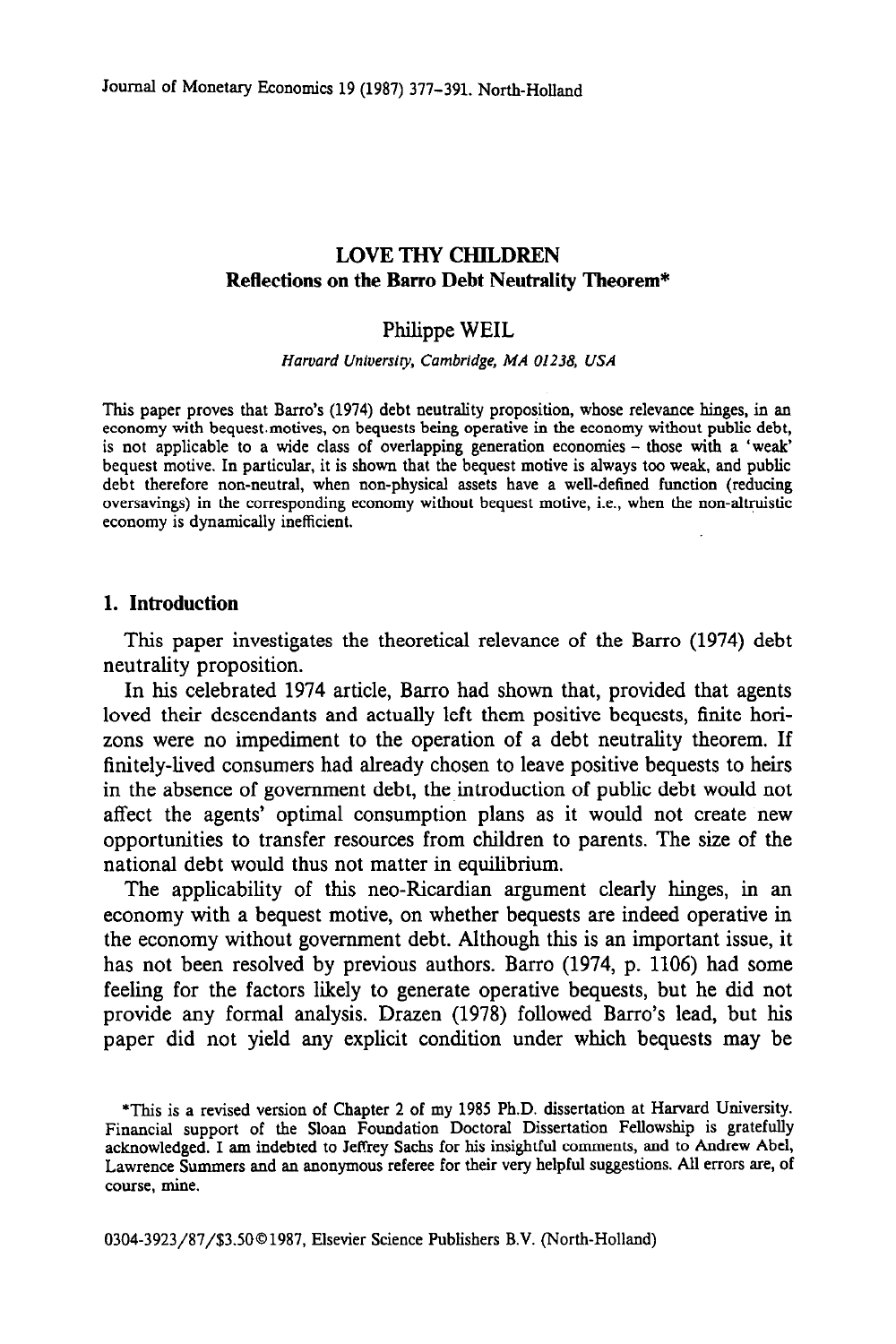operative. While both Buiter (1979) and Carmichael (1982) described stationary equilibria with operative intergenerational transfers, neither derived any existence condition.

To derive such a condition, it is necessary to realize that bequests are, within the two-period overlapping generation framework used by Barro (1974), an intergenerational transfer from the old to the young. Now we know, in particular since Gale (1973) and from the work of Wallace (1980) and Tirole (1985) that there exists a deep connection between the efficiency properties of overlapping generation economies without bequest motives and the direction of Pareto-improving intergenerational transfers.' Under reasonable assumptions, the dynamic inefficiency that may occur in Diamond (1965) economies may be removed by the introduction of intergenerational schemes, such as fiat money, bubbles, social security and government debt, which transfer goods from the young to the old. Hence, on theoretical grounds, there exists a relationship between the efficiency characteristics of the economy without bequest motive, and the possibility of bequests being operative in the economy with public debt.

We indeed prove that a necessary and sufficient condition for bequests to be operative, either in an exchange economy or, under some assumptions, in a stationary production economy, is that parents love their children 'enough'. More precisely, we show that the intercohort discount factor applied by parents to their heirs' utility must not be smaller than a threshold level which depends on the discrepancy between the steady state interest rate of the economy without bequest motive and the economy's growth rate  $-$  i.e., on the 'size' of the (in)efficiency of the economy without bequest motive. In particular, we prove that bequests cannot be operative at all dates in the no-debt economy when the economy without bequest motive is dynamically inefficient. As a consequence, the neo-Ricardian debt neutrality proposition is inapplicable to a wide class of overlapping generation economies.

The next section of this paper derives the condition for operative bequests in a simple exchange economy with a bequest motive. This condition is extended, in section 3, to a production economy. Section 4 introduces uncertainty. The conclusion summarizes the paper.

#### 2. Bequests: Exchange economy

We consider a simple two-period overlapping generations exchange economy with a bequest motive: parents love their children. We ask the following question. Under which condition will parents choose to leave positive bequests to their descendants? Answering this question obviously amounts to determin-

<sup>&</sup>lt;sup>1</sup>As Cass, Okuno and Zilcha (1980) have shown, this connection may disappear when withincohort heterogeneity is introduced. This paper will follow Barre's (1974) article by assuming that all consumers belonging to the same generation are identical.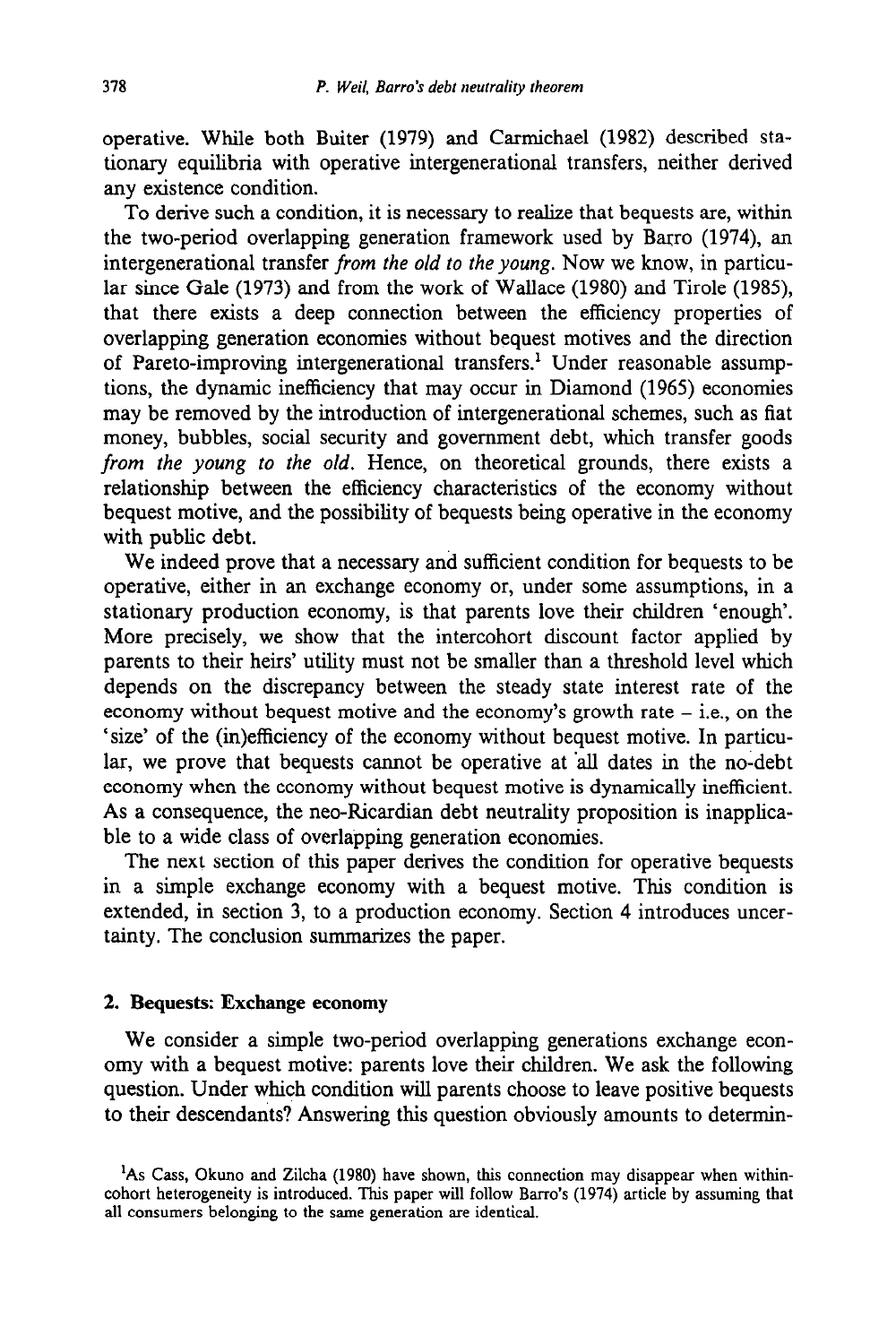ing the applicability of Barro's (1974) debt neutrality theorem to an economy with a bequest motive.<sup>2</sup>

#### 2.1. The basic framework

We adopt Barro's (1974) formalization of the bequest motive: parents care about their children's *utility*, and have the same preference ordering over goods as their heirs. We assume that utility is separable, both intertemporally and intergenerationally.<sup>3</sup> Agents live for two periods, with lifespans overlapping so that the children's first period of life corresponds to the parent's second period. All consumers are identical, except for their age. Output is non-produced and non-storable, and agents receive endowments  $e_1 > 0$  when young and  $e_2 \ge 0$  when old of this consumption good. A young agent can buy or sell claims on next period's endowment at the real interest rate R. The structure of the model implies, however, that the market for consumption loans must be inactive in equilibrium, since intragenerational trade is precluded by the assumption that all agents of the same age are identical, and intergenerational loans are impossible when agents live only for two periods. Therefore, we will not introduce consumption loans explicitly below but will instead implicitly define the real interest rate as the marginal rate of substitution between present and future consumption. As we are interested in the equilibrium without government debt or other non-physical asset, the only possibility effectively offered to an agent to smooth out his consumption profile is to give a (pleasurable) bequest to each of his/her  $(1 + n)$  children,  $n \geq 0$ . We assume that fertility is exogenous (*n* is a given parameter), that birth occurs by parthenogenesis (there is no marriage), and that all children are equally treated by their parent [each parent leaves the same bequest to each of its  $(1 + n)$  heirs].<sup>4</sup>

 $3$ The assumption of intertemporal separability could easily be relaxed, in this one-good economy, without affecting our results. Intergenerational linear separability, however, is crucial to our analysis. Abel (1986) has studied the implications of relaxing this assumption by introducing 'concave altruism'.

4For a relaxation of the first assumption, see Becker and Barre (1986). For the implications of a model with bequest motives and marriage, refer to Bemheim and Bagwell (1985). As for environments in which the assumption of equal treatment might be violated (e.g., primogeniture economies) and in which the neo-Ricardian debt neutrality proposition obviously does not hold, they are not the focus of this article.

 $<sup>2</sup>$  In the sole presence of a bequest motive, Barro's (1974) debt neutrality theorem is applicable if</sup> and only if bequests are operative at all dates in the absence of government debt. As mentioned by Barre (1974) himself and emphasized by Carmichael (1982) however, the debt neutrality proposition may also hold in the presence of operative gifts from children to parents. We purposefully exclude gift motives (children loving their parents) from our analysis, as the specification of preferences, the characterization of equilibrium, and the possible absence of an intertemporal government budget constraint in the presence of a gift motive are issues outside the scope of this paper [see Carmichael (1982), Buiter and Carmichael (1984), Burbridge (1983,1984), Abel (1985) and especially Kimball (1986) on this point].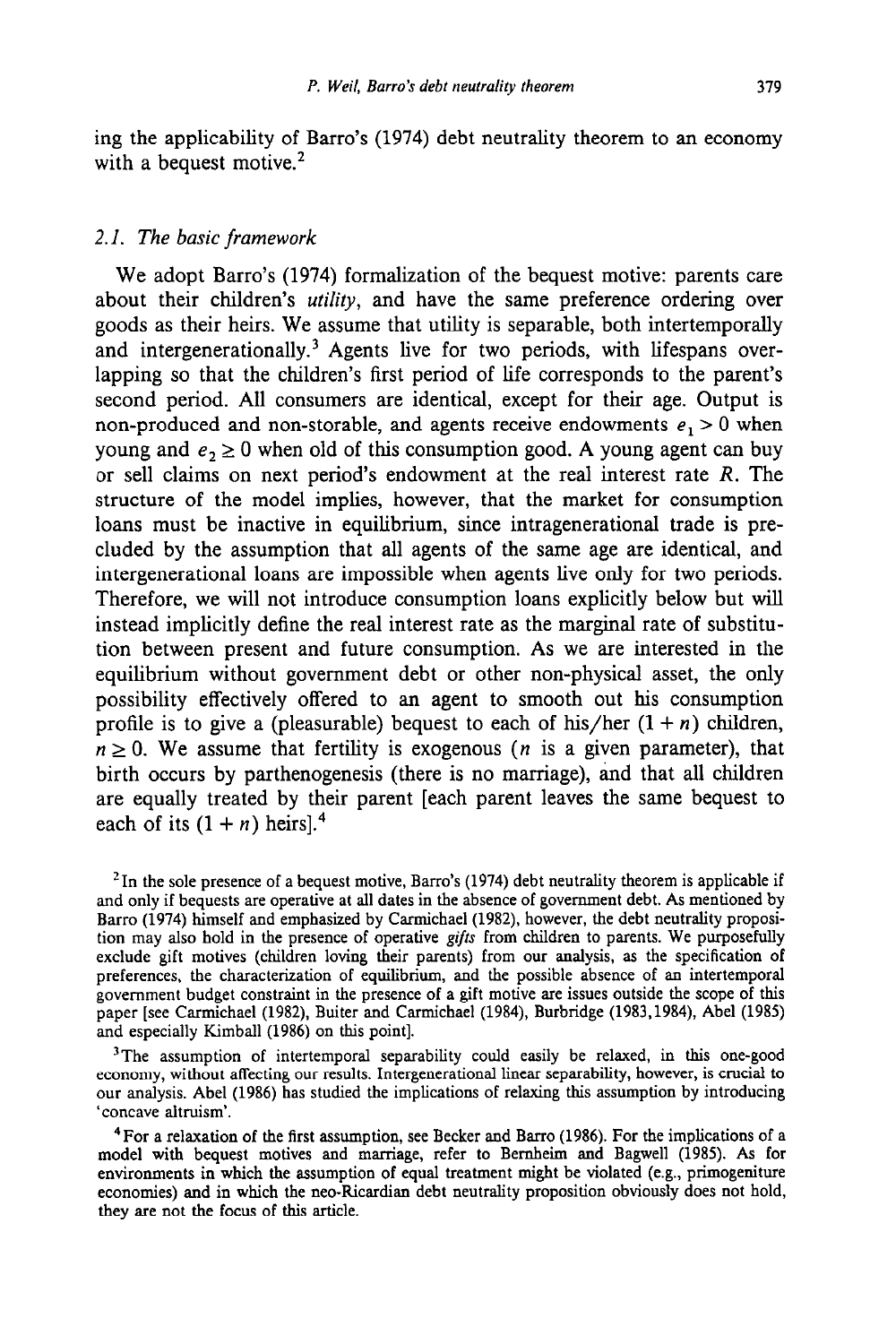A consumer representative of generation t thus chooses  $c_1, c_2, b_{t+1}$  to maximize

$$
U_t = u(c_{1t}) + \beta u(c_{2t}) + \gamma U_{t+1}^*,
$$
\n(1)

subject to

$$
c_{1i} = e_1 + b_i, \tag{2}
$$

$$
c_{2t} + (1+n)b_{t+1} = e_2, \tag{3}
$$

$$
c_{1t}, c_{2t}, b_{t+1} \ge 0,\tag{4}
$$

$$
e_1, e_2, b
$$
, given,

where

- $u(\cdot)$  = utility derived from goods,  $u' > 0$ ,  $u'' < 0$ ,  $u'(0) = \infty$ ,  $u'(\infty) = 0$ ,
- $U_{t+1}^*$  = maximum utility attainable by a generation  $t+1$  agent, given the bequest received from his parent,
- $c_{1t}$  = first-period consumption of an agent born at t,
- $c_{2t}$  = second-period consumption of an agent born at t,
- $b_{t+1}$  = bequest left by an agent born at t to each of its (1 + n) generation  $t + 1$  children,
- $\beta$  = intertemporal discount factor  $(0 < \beta \le 1)$ ,
- $\gamma$  = intercohort discount factor  $(0 < \gamma \le 1)$ .<sup>5</sup>

The first-order conditions for an optimum are given by  $(1)$ ,  $(2)$ ,  $(3)$ ,  $(4)$  and

$$
-\beta(1+n)u'(c_{2t}) + \gamma u'(c_{1t+1}) \le 0
$$
  
= 0 if  $b_{t+1} > 0$ . (5)

Formula (5) simply states that, if one chooses to leave a positive bequest, the utility value, at time *t*, of bequeathing one unit of good to each of  $(1 + n)$ children must be equal to the pleasure derived from seeing these children consume that bequest in the first period of their life. Notice that, because of the assumption that the consumption good is not storable, and because the

<sup>&</sup>lt;sup>5</sup>The assumption  $\gamma \le 1$  imposes *intercohort* utility discounting. To see this, rewrite  $\gamma =$  $\beta\gamma'(1 + n)$ , to reflect the fact that  $\gamma$  incorporates both a pure time preference element  $\beta$  (my children enjoy their utils tomorrow) and a pure interpersonal discount factor  $\gamma'$  (one util accruing to one of my children is worth  $\gamma'$  utils to me), and the assumption that each parent cares equally about its  $(1 + n)$  children.  $\gamma$  is thus the overall contribution to a parent's utility of an extra util accruing tomorrow to each of his/her  $(1 + n)$  children. This specification is equivalent to Burbridge's (1983,1984). In the presence of a preference for future cohorts' utils  $(\gamma > 1)$ , the existence of an optimal consumption program is problematic.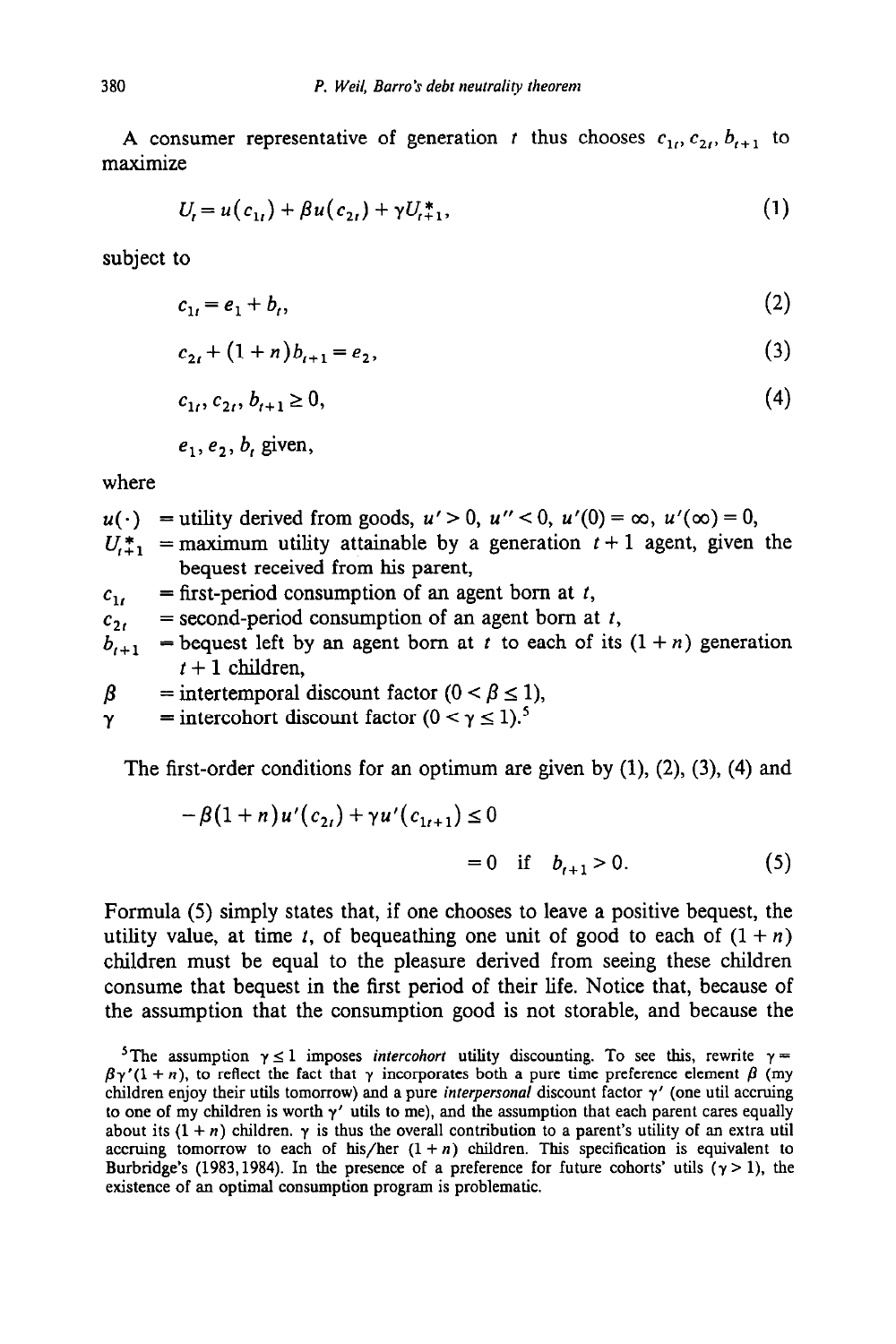consumption loan market is inactive in equilibrium, we need not invoke the envelope theorem to compute  $dU_{t+1}^*/db_{t+1}$ .

From these first-order conditions, we find that the optimal bequest left by an agent of generation  $t$  must satisfy

$$
u' [e_1 + b_{t+1}] - \beta (1+n) \gamma^{-1} u' [e_2 - (1+n) b_{t+1}] \le 0
$$
 (6)  
= 0 if  $b_{t+1} > 0$ .

Define the implicit real interest rate in the absence of bequests as

$$
1+\overline{R}=u'(e_1)/[\beta u'(e_2)].
$$

We then immediately have:

Proposition 1. Bequests are operative  $(b > 0)$  in the exchange economy if and only if

$$
\gamma>(1+n)/(1+\overline{R}),
$$

i.e., if and only if the bequest motive is strong enough. When this condition is satisfied, equilibrium bequests are time-independent and uniquely defined by the equation

$$
u'\big[e_1+b\big]=\beta(1+n)\gamma^{-1}u'\big[e_2-(1+n)b\big].
$$

*Proof.* Obvious from the properties of  $u(\cdot)$ , (6) and the definition of  $\overline{R}$ .

The condition of Proposition 1 relates all the parameters characterizing our exchange economy. It provides an intuitive result, namely that bequests motives must not be too weak if bequests are to be operative. But, more interestingly, we have the following:

Corollary. If the economy without bequest motive is dynamically inefficient  $(\overline{R} < n)$ , then bequests cannot be operative in the economy with a bequest motive.

*Proof.* When  $\bar{R} < n$ , satisfaction of the condition of Proposition 1 requires  $\gamma > 1$ , which is impossible.

This corollary confirms the intuitive reasoning of the introduction, in which we had established the connection between the efficiency characteristics of the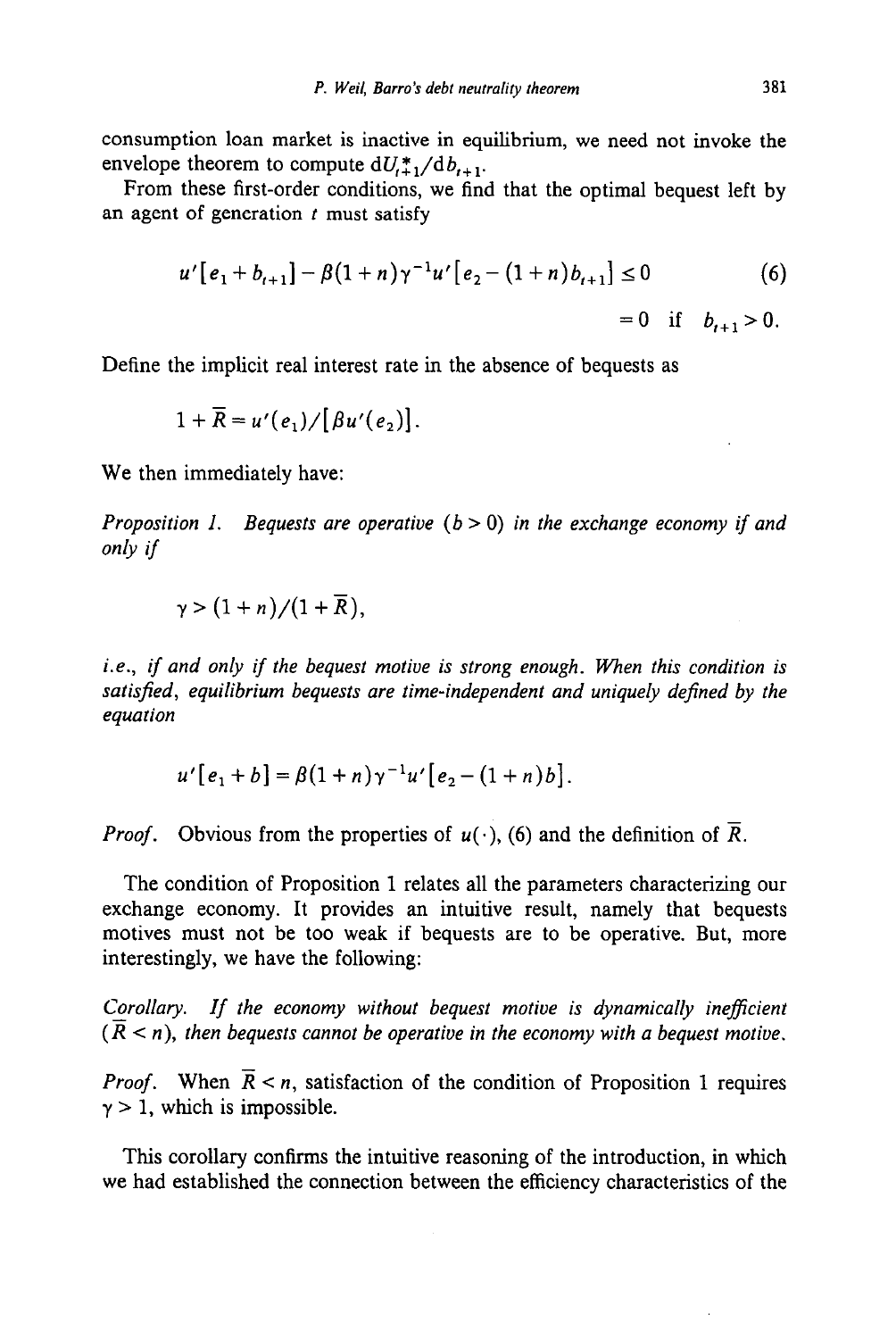economy without bequest motive and the possibility that bequests may be operative when parents love their children. Heuristically, when the economy without bequest motive is dynamically inefficient, it takes intergenerational transfers from young to old (fiat money, social security) to achieve a Pareto-superior allocation. In that context, bequests, which transfer goods in precisely the opposite direction, would result in a Pareto-inferior allocation - which is the reason why they cannot be chosen positive by altruistic agents who, through a bequest motive, act as social, or rather dynastic, planners. In fact, it is straightforward to show that when  $\bar{R} < n$ , parents would indeed like to choose negative bequests ( $b < 0$ ), so that children would indeed make gifts to their parents. This outcome is however ruled out in this economy in which children do not love their parents and in which gifts cannot, as a consequence, be voluntary.

Proposition 1 and its corollary thus show that dynamic efficiency of the economy without bequest motive is a necessary condition for the neo-Ricardian debt neutrality theorem to be applicable to an economy with a bequest motive. Moreover we see, from (5), that the (implicit) real interest rate when bequests are operative is simply

$$
u'(c_1)/[\beta u'(c_2)] = (1+n)/\gamma \ge 1+n.
$$

Hence although the presence of operative bequests lowers the real interest rate relative to the no bequest economy [as  $(1 + n)/\gamma < 1 + \overline{R}$ ], it never does so to such an extent that the economy with a bequest motive becomes inefficient.

In the following section, we examine whether it is possible to generalize these results to a neo-classical production economy.

#### 3. Bequests: Production economy

We now modify the framework of the previous section, and assume that output, instead of being non-storable manna from heaven, is produced through a neo-classical production function, which we write, in intensive form,  $f(k)$ , where  $k$  is capital per young agent. We assume that the production function exhibits constant returns to scale, and that  $f' > 0$ ,  $f'(0) = \infty$ , and  $f'' < 0$ . There is only one good in the economy, which can either be consumed or used, in combination with labor, as an input into the production process.

Competitive profit maximization by firms leads to the following conditions:

$$
r_t = f'(k_t) \equiv r(k_t),\tag{7}
$$

$$
w_t = f(k_t) - k_t f'(k_t) \equiv w(k_t), \qquad (8)
$$

where  $r_i$  and  $w_i$ , denote the interest and wage rate at t.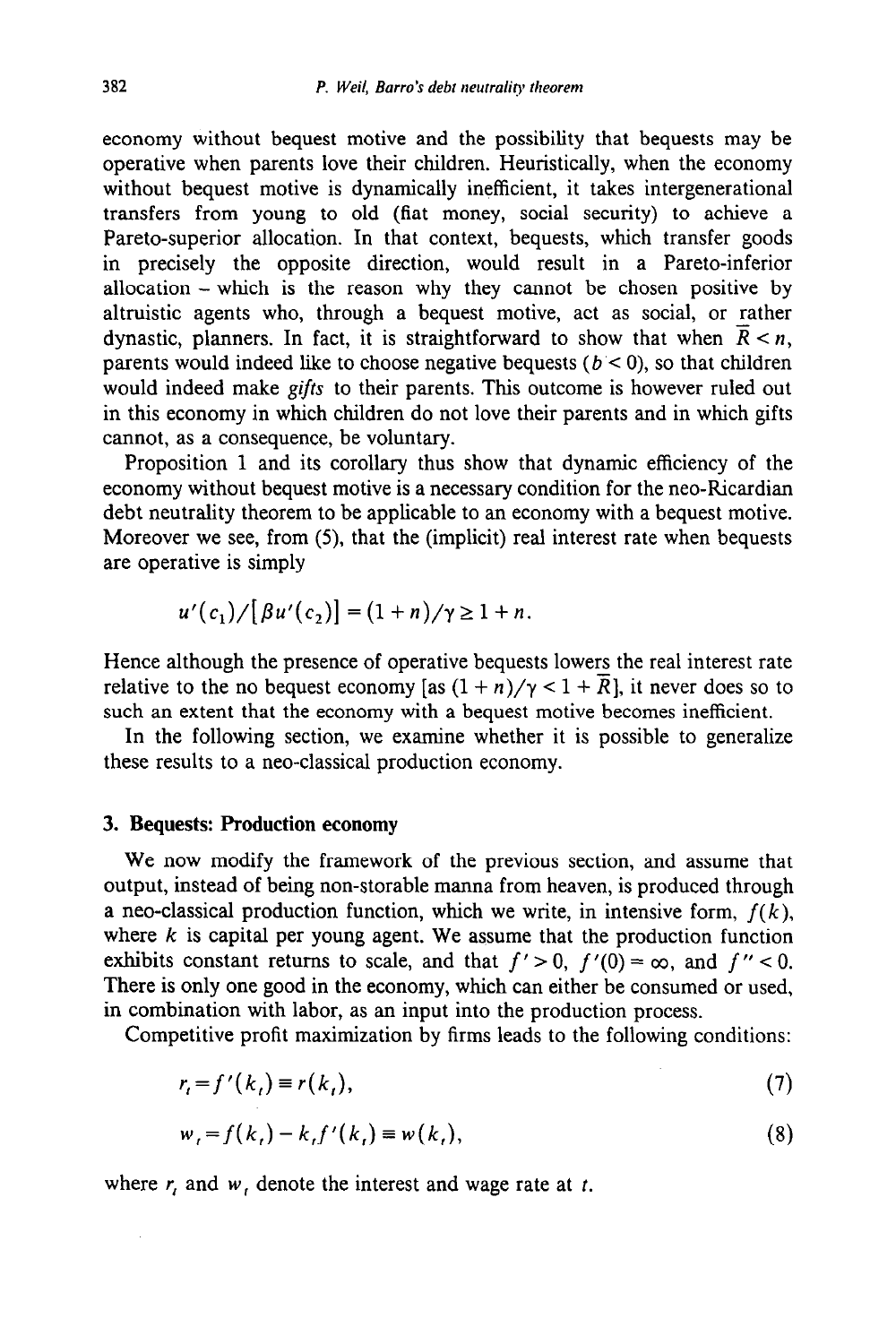As in Diamond's (1965) model, we assume that the young inelastically supply one unit of labor when young, and retire when old. An agent born at  $t$ can buy  $x_i$  units of capital when young. A consumption loan market is not introduced explicitly, as it will again be inactive in equilibrium. To be consistent with the previous section, we assume that children receive their bequest at birth, i.e., that bequests are transmitted to children at the beginning of the parent's retirement.<sup>6</sup>

Under this specification, the budget constraints facing consumers, and the first-order conditions for an interior optimum with operative bequests are, using the envelope theorem to compute  $dU_{t+1}^*/d\,b_{t+1}$ ,

$$
c_{1t} + x_t = w_t + b_t,\tag{9}
$$

$$
c_{2t} + (1+n)b_{t+1} = (1+r_{t+1})x_t,
$$
\n(10)

$$
c_{1t}, c_{2t}, x_t, b_{t+1} \ge 0,\tag{11}
$$

$$
u'\big[c_{1t}\big] = \beta(1 + r_{t+1})u'\big[c_{2t}\big],\tag{12}
$$

$$
\beta(1+n)u'\big[c_{2t}\big]=\gamma u'\big[c_{1t+1}\big].\tag{13}
$$

Eq. (13) is a static relation, implicitly giving, for any given amount  $C_{t+1}$  $c_{1r+1} + c_{2r}/(1 + n)$  of per capita aggregate consumption, the optimal intergenerational allocation at  $t + 1$ :

$$
c_{2t} = \Phi(C_{t+1}), \qquad c_{1t+1} = C_{t+1} - (1+n)^{-1} \Phi(C_{t+1}),
$$

with

$$
\Phi(0) = 0 \text{ and } 0 < \Phi' < (1 + n).
$$

Using this definition of  $\Phi(\cdot)$ , it is straightforward to show that (12), in combination with (13), is simply the first-order condition of the infinite-horizon dynastic intertemporal allocation problem:

$$
\max \sum_{i=0}^{\infty} \gamma^{t} v(C_{i}),
$$
  
subject to  

$$
C_{i} + x_{i} = (1 + r_{i})x_{i-1}/(1 + n) + w_{i},
$$

6The presence of a physical store of value makes it possible to envisage an alternative specification in which bequests are transmitted by the old at death, and hence received by children at the beginning of their retirement. It would lead to results identical with ours.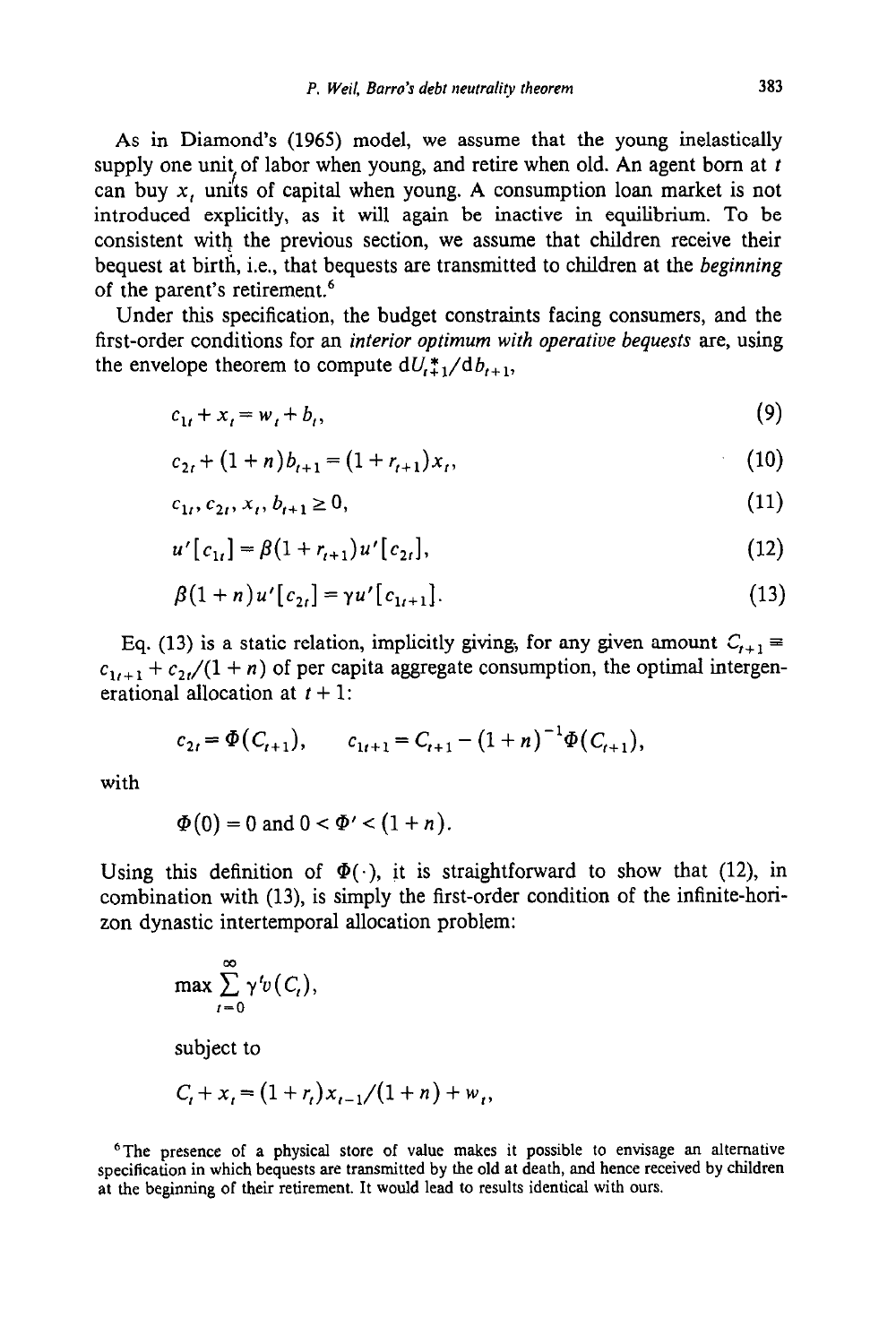where

 $v(C) \equiv u'[\Phi(C)].^7$ 

This decqmposition of the dynastic optimization program into separate intraand intergenerational problems is, of course, the decentralized analogue of Samuelson's (1968) two-part golden rule.

#### 3.1. Steady-state equilibrium

Substituting the equilibrium condition  $x_i = (1 + n)k_{i+1}$ , (7) and (8) into (9) to (13), we find that a steady-state perfect foresight equilibrium must satisfy

$$
c_1 = w(k) - (1+n)k + b,\t\t(14)
$$

$$
c_2 = [1 + r(k)](1 + n)k - (1 + n)b,
$$
\n(15)

$$
u'(c_1) = \beta [1 + r(k)] u'(c_2), \qquad (16)
$$

$$
1 + r(k) = (1 + n)/\gamma = 1 + r^*,
$$
\n(17)

$$
c_1, c_2 \ge 0,\tag{18}
$$

$$
b \geq 0. \tag{19}
$$

Eq. (17) states that, in steady state, the equilibrium interest rate must be equal to  $r^*$ , which is simply the modified golden rule interest rate. Note that, as in Samuelson (1968), the steady-state interest rate does not depend on  $\beta$ , but only on the intergenerational discount factor  $\gamma$ . Let  $k^* = f'^{-1}(r^*)$  denote the modified golden rule capital stock. Eqs. (14), (15), and (16) uniquely determine  $c_1^*$ ,  $c_2^*$ , and  $b^*$  as functions of  $k^*$ .

To determine the conditions under which this solution satisfies the nonnegativity constraint on bequests, notice first that, from the properties of the  $u(\cdot),$ 

$$
b^* \geq 0 \text{ as } u' [w(k^*) - (1+n)k^*]
$$
  
 
$$
\geq \beta(1+r^*)u' [(1+r^*)(1+n)k^*].
$$
 (20)

Now let  $S[w, r]$  be the solution to  $u'[w - S] = \beta(1 + r)u'[1 + r)S]$ , i.e., the savings function of an economy without bequest motive. We can then rewrite (20) as

$$
b^* \ge 0
$$
 as  $S[w(k^*), r(k^*)] \le (1+n)k^*$ . (21)

<sup>7</sup>The  $u($ ) function has all the properties of the  $u($ ) function:  $u' > 0$ ,  $v'(0) = \infty$ ,  $v'(\infty) = 0$ ,  $u'' < 0$ . If  $u'(x)$  is isoelastic, then  $u(C) = \tau(C)$ , where z is a positive constant depending on  $\beta \sim u$ and the elasticity of marginal utility. Thus, with isoelastic tastes, the same utility function can be used to evaluate aggregate and individual consumption (up to the constant  $z$ ). This is obviously not true in general.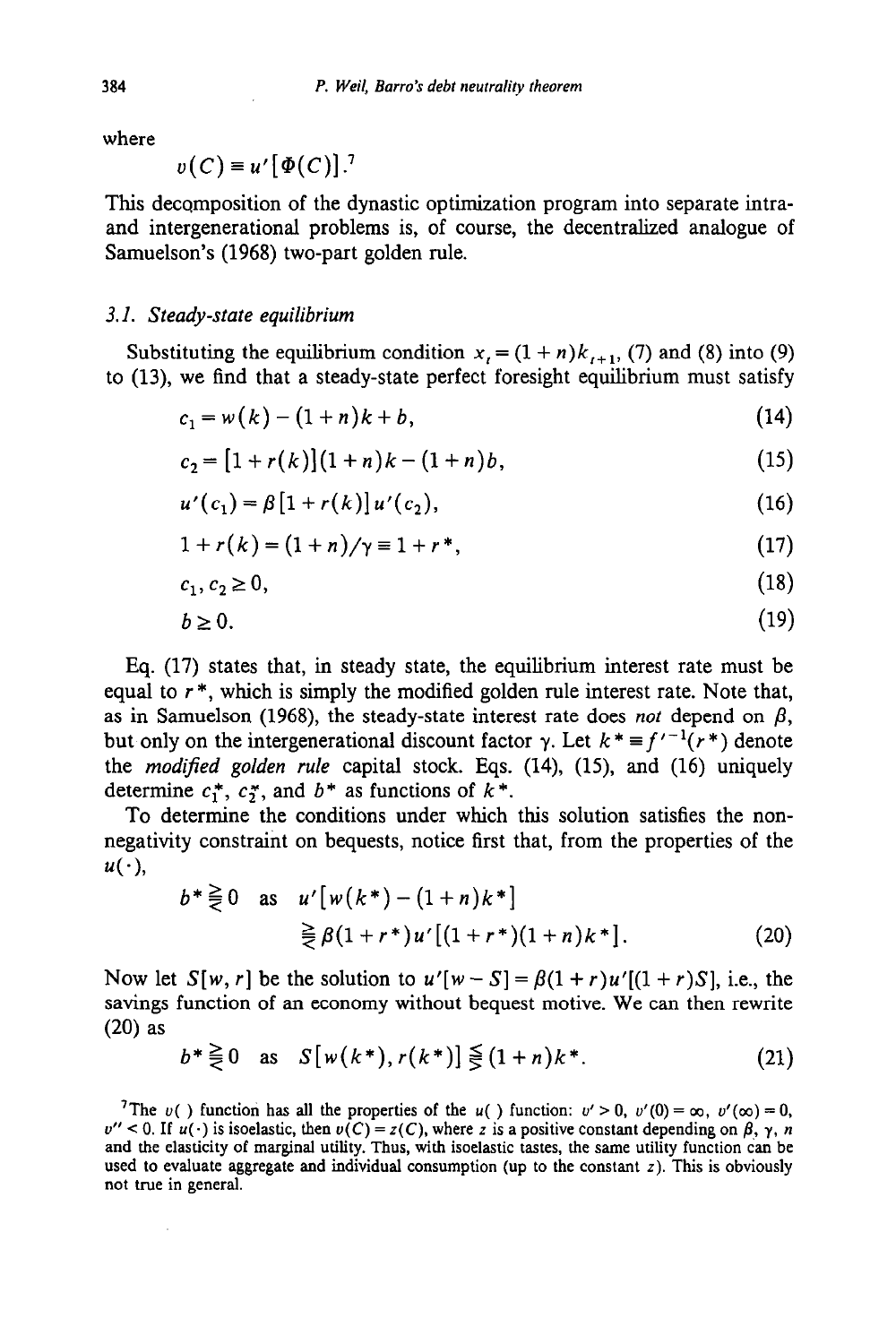To replicate the results of the exchange economy, we need to make the following assumptions:

Assumption 1. The equation  $g(k) \equiv S[w(k), r(k)] - (1 + n)k = 0$  has a unique positive solution, denoted  $\overline{k}$ .

Assumption 2. The function  $g(k)$  has the following property:

$$
g(k) > 0 \quad \text{for all} \quad k \in ]0, \bar{k}[
$$

$$
= 0 \quad \text{for} \quad k = \bar{k},
$$

$$
< 0 \quad \text{for all} \quad k > \bar{k}.
$$

Assumption 1 guarantees the unicity of the steady-state capital stock, defined as  $\overline{k}$ , of the economy without bequest motive studied by Diamond (1965). Assumption 2 can easily be shown to be equivalent to the assumption that this steady-state capital stock is stable and that convergence to  $\bar{k}$  is non-oscillatory; Assumption 2 also ensures that positive steady-state bequests be associated with an increase in capital accumulation (relative to the Diamond economy without bequest motive), or, equivalently, with a decline in the real interest rate. Since the same decline occurs in the exchange economy, Assumption 2 is needed to make the production economy analogous to the exchange economy. Both assumptions are used, in the guise of existence, uniqueness and stability assumptions, by Diamond (1965).

We can now extend our results to the case of a production economy in:

Proposition 2. Under Assumptions 1 and 2, bequests are operative  $(b^* > 0)$  in the stationary production economy if and only if

$$
\gamma>(1+n)/(1+\bar{r}),
$$

where  $\bar{r} \equiv f'(\bar{k})$  is the steady-state interest rate of the Diamond (1965) economy without bequest motive.

Proof. Follows immediately from (21) and Assumptions 1 and 2.

A heuristic interpretation of this proposition runs as follows, Assumptions 2 imposes that intergenerational transfers from old to young (positive bequests) effectively increase, in long-run equilibrium, capital accumulation and decrease the steady-state interest rate  $-$  which is an arguably reasonable restriction to impose on tastes and technology.<sup>8</sup> Now we know, from (17), that the

<sup>&</sup>lt;sup>8</sup> Were we to abandon Assumption 2, our results would be reversed and our model would yield counterintuitive conclusions, as would Diamond's (1965).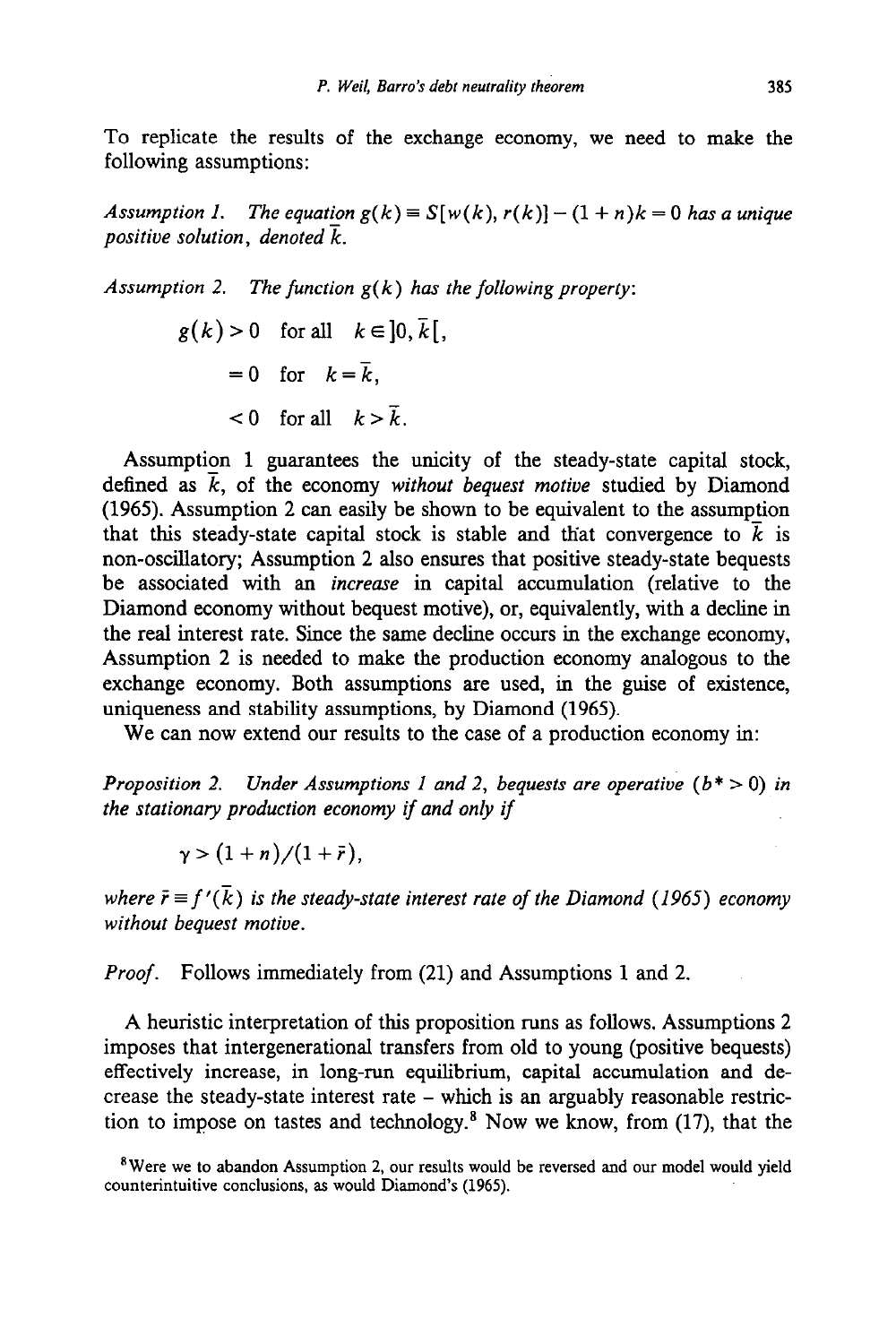| h                                           | n'   |      |      |      |
|---------------------------------------------|------|------|------|------|
|                                             | 1%   | 3%   | 5%   | 7%   |
|                                             | 0.49 | 0.59 | 0.66 | 0.70 |
| $\begin{array}{c} 0.25 \\ 0.50 \end{array}$ | 0.73 | 0.98 | 1.18 | 1.32 |
| 0.75                                        | 0.87 | 1.25 | 1.60 | 1.86 |

Table 1<sup>a</sup>

<sup>a</sup>This table gives the minimum discount factor  $(1 + n)/(1 + \bar{r})$  consistent with bequests being positive in steady state. It is assumed that tastes are logarithmic, so that  $h = \beta/(1 + \beta)$  is the propensity to save out of first-period income in the absence of bequests. The production function is taken as being Cobb-Douglas, with a share of capital equal to 25%.  $n'$  is the annual growth rate of the economy, so that  $1 + n = (1 + n')^{35}$  given a period (half-life) of 35 years. An entry greater than one in the table indicates that the associated Diamond economy is dynamically inefficient.

long-run interest rate is equal to  $r^*$ , the modified golden rule interest rate. If intergenerational transfers are operative from old to young, it must be the case that they increase the steady-state capital stock relative to the Diamond (1965) economy. A necessary condition for bequests to be operative in the long run is thus that  $k^* > \overline{k}$ , or  $1 + r^* = (1 + n)/\gamma < 1 + \overline{r}$ . Proposition 2 shows that this condition is also sufficient. In table 1, we compute the minimum intercohort discount factor,  $(1 + n)/(1 + \bar{r})$ , consistent with bequests being operative in steady state for the case of logarithmic utility and production functions. This table suggests that operative bequests require, for plausible parameter values, extremely low intercohort discount rates.<sup>9</sup>

As in the case of the exchange economy, dynamic inefficiency of the economy without bequest motive is sufficient to rule out operative bequests in the economy with a bequest motive; similarly, dynamic efficiency of the Diamond economy is a necessary, but not sufficient condition for bequests to be operative when parents love their children.

#### 3.2. Transition path

Substituting (7) and (8) into (12) and (13), and using the definition of  $v(\cdot)$ , we find that, if bequests are operative at all dates, the equilibrium dynamics of aggregate consumption and of the capital/labor ratio are given by

$$
v'(C_{t+1}) = \{ [1 + r^*]/[1 + r(k_{t+1})] \} v'(C_t), \tag{22}
$$

$$
C_t = k_t + f(k_t) - (1 + n)k_{t+1},
$$
\n(23)

<sup>9</sup>Some care must be exercised in inferring from this table the minimum required *interpersonal* discount factor ( $\gamma'$ ), as the *intercohort* discount factor ( $\gamma$ ) potentially depends both on *n* and  $\beta$ (see footnote 5).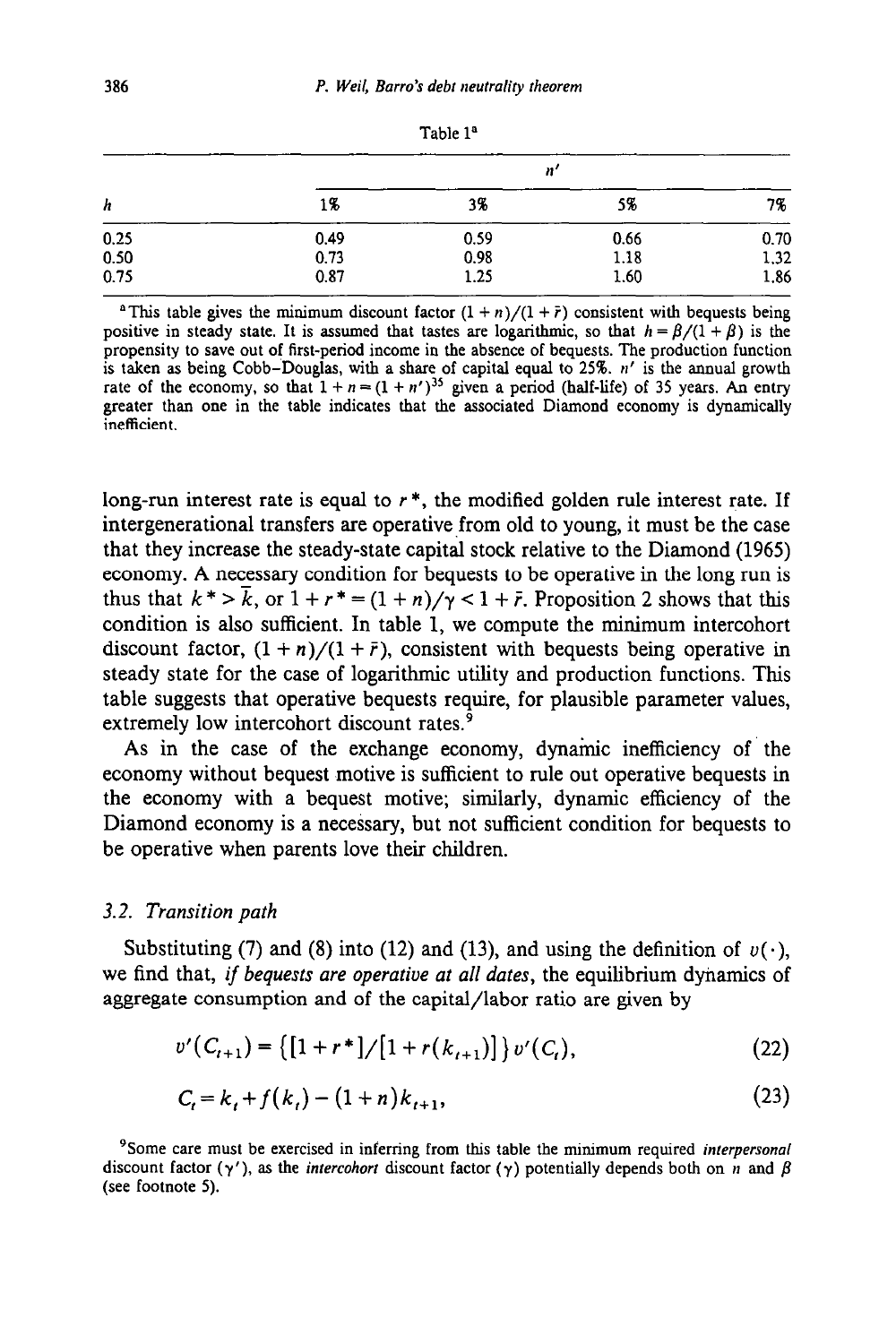a pair of difference equations admitting a unique steady state  $(k^*, C^*)$ , with  $C^* = f(k^*) - nk^*$ . The resulting bequest is then given, from (10), by

$$
b_t = [1 + r(k_t)]k_t - \Phi(C_t)/(1 + n). \tag{24}
$$

The initial capital stock  $k_0$  found by the original generation in the Garden of Eden will, however, in general differ from its long-run value  $k^*$ . Unlike in the exchange economy in which there is no state variable, we must worry, in the production economy, about the equilibrium dynamics of this economy. It can be shown that, if bequests are operative at all dates, then the modified golden rule capital stock is globally saddlepoint stable with  $k$ , and  $C$ , increasing (decreasing) towards their long-run levels if  $k_0 < (>)k^*$ , and that this saddlepath trajectory is the unique equilibrium (as the dynastic equilibrium replicates the standard infinite horizon, representative agent equilibrium). The difficulty, however, resides in determining necessary and sufficient conditions under which bequests will be operative at all dates given an initial capital stock  $k_0$  differing from  $k^*$ .

As it is unfortunately very hard to analytically derive these conditions, we adopted a numerical approach. For a given intergenerational discount factor  $\gamma$ , we searched for the minimum capital stock  $k_{\text{min}}$  such that, along the saddlepath leading to the modified golden rule  $k^*$ , bequests be operative if  $k_{\textit{l}} \geq k_{\text{min}}$ . We specified the production function as being Cobb-Douglas, with a 25% share of capital in output, and we took  $u(\cdot)$ , and thus  $v(\cdot)$ , as being isoelastic, with an Arrow-Pratt curvature  $\sigma$ . Setting  $\beta$ , n,  $\sigma$ , and varying  $\gamma$ , we computed  $b<sub>i</sub>$ , from (24) and established the following:

#### Numerical summary

(1) If  $\gamma$  < (1 + n)/(1 +  $\bar{r}$ ), bequests cannot be operative at all dates whatever the initial capital stock.

(2) If  $\gamma = (1 + n)/(1 + \bar{r})$ , bequests are operative at all dates if  $k_0 > k^* = \bar{k}$ . They cannot be operative at all dates if  $k_0 < k^*$ . They are equal to zero at all dates if  $k_0 = k^*$ .

(3) If  $\gamma > (1 + n)/(1 + \bar{r})$ , bequests are operative at all dates if and only if  $k_0 \geq k_{\text{min}}$ , where  $k_{\text{min}} < k^*$  is a decreasing function of  $\gamma$  satisfying  $k_{\text{min}} \uparrow k^*$  as  $\gamma \downarrow (1 + n)/(1 + \bar{r})$ . Bequests are an increasing function of the capital stock.

These simulation results, which hold for all choices of  $\beta$ , n and  $\sigma$ , are very intuitive. If the condition of Proposition 2 is violated (case 1 of the numerical summary), bequests cannot be operative at all dates, for, if they were, the capital stock would converge, from what was said above, to  $k^*$  and bequests to  $b^*$  < 0! Even if steady-state bequests are positive (case 3 of the summary),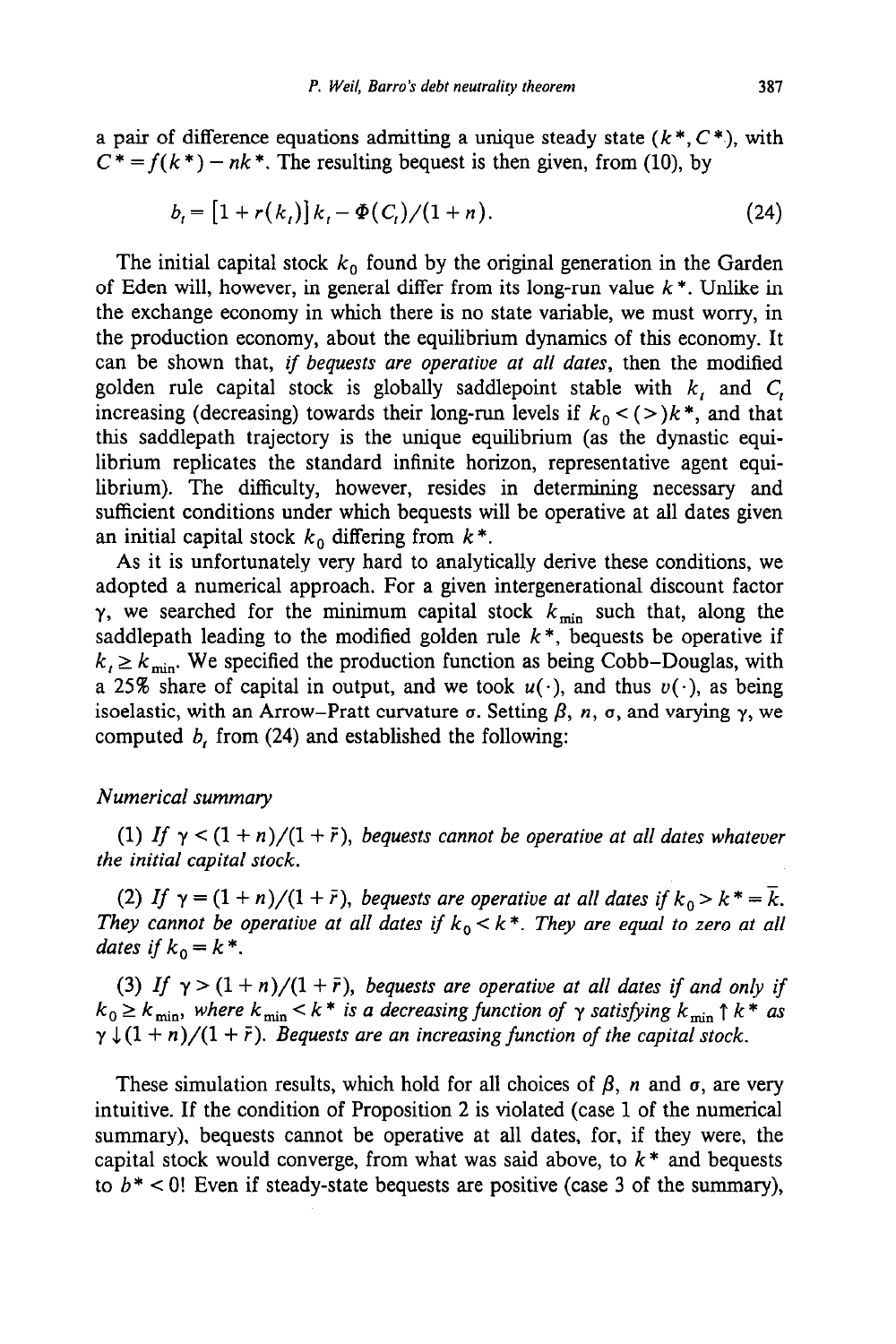bequests cannot be operative at all dates on the transition path if agents are 'poor' initially, in the sense that the initial capital stock is too small (relative to  $k_{\text{min}}$ ). The rationale of this result is that, with a small initial capital stock, an optimal dynastic consumption profile would involve, if bequests were not constrained to be non-negative, redistributing goods away from the children towards their parents, i.e., letting bequests be negative as long as  $k_t < k_{\text{min}}$ , and positive thereafter. As should be expected, the agents' perception of 'poverty',  $k_{\text{min}}$ , depends on how they value their children's utility, i.e., on y: the less the parents value their heirs' utility (the smaller  $\gamma$ ), the larger the minimum capital stock required for bequests to be positive (the larger  $k_{\text{min}}$ ).

What happens when  $k_0 < k_{min}$  or when  $\gamma \le (1 + n)/(1 + \bar{r})$  remains an open question. A natural conjecture is that as long as  $k_i$  is below  $k_{\min}$ bequests are at a comer at zero, and capital accumulation proceeds as in a Diamond (1965) economy. When  $k_1 \ge k_{\text{min}}$ , bequests are non-negative and at an interior, and capital accumulates as in (22) and (23). If this conjecture is verified, the capital stock of an economy with bequest motive converges, whatever  $k_0$ , to the modified golden rule  $k^*$  if  $\gamma > (1 + n)/(1 + \bar{r})$ , and to the Diamond (1965) steady state  $\bar{k}$  if  $\gamma < (1 + n)/(1 + \bar{r})$  – with bequests at a zero corner in both cases as long as  $k_i < k_{\text{min}}$ .

#### 4. Bequests and uncertainty

In the previous section, we have derived a condition for operative bequests within a framework in which, because of the absence of uncertainty, the safe interest rate was always equal to the marginal productivity of capital. These two magnitudes will however in general differ when uncertainty is introduced, so that it is both conceptually and practically important to derive conditions for operative bequests within a stochastic environment, and to determine which rate of return, on safe or risky assets, matters for operative bequests.

In order to keep the answer as simple as possible, we revert to the exchange economy with no storage studied in section 2, but now assume that the second period endowment  $e_2$  is stochastic, with  $\pi_i = \text{Prob}\{e_2 = e_{2i}\}, j = 1, ..., J < \infty$ and  $\Sigma_i \pi_j = 1$ . The first-period endowment remains non-random. Agents are assumed to be von Neumann-Morgenstem expected utility maximizers, so that, letting  $b_{t+1j}$  denote the bequest an agent born at t plans to leave to his/her children at  $t + 1$  if state j is realized, we have the following first-order conditions:

$$
\beta(1+n)u'\Big[e_{2j}-(1+n)b_{i+1j}\Big]=\gamma u'\Big[e_1+b_{i+1j}\Big], \qquad j=1,\ldots,J.
$$
\n(25)

The interpretation of (25) is the same as in the deterministic economy: agents choose state-contingent bequests such that, in every state, the marginal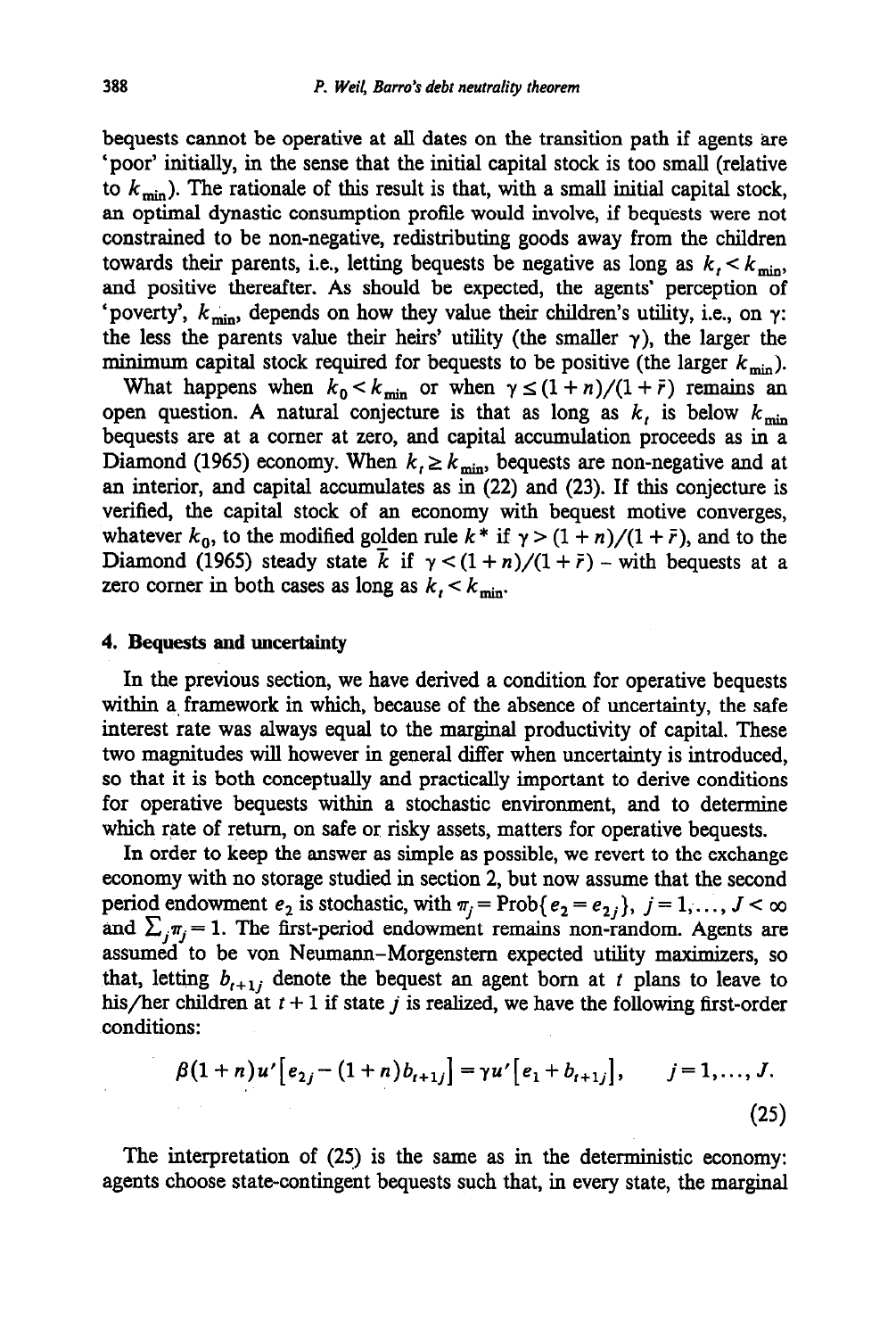cost of bequeathing one unit of good to each of the  $(1 + n)$  heirs be equal to the marginal altruistic benefit derived from observing these descendants consume this bequest in their young age. It is clear that the solutions to (25) are time-independent, with  $b_{i+1} = b_i$  for all t,  $j = 1, \ldots, J$ . Moreover, it is easily checked that b<sub>i</sub> is an increasing function of  $e_2$ , so that the old leave larger bequests to their heirs in 'good' states of nature. More importantly, we find that

$$
b_j > 0 \Leftrightarrow \gamma > (1+n)/(1+\hat{R}_j), \tag{26}
$$

where  $1 + \hat{R}_i \equiv u'(e_1)/[\beta u'(e_2)]$  is the marginal rate of substitution between first- and second-period consumption in state  $j$  when there are no bequests. (26) is analogous to the condition of Proposition 1; it tells us that for bequests to the operative in every state of nature, the bequest motive must be so strong that even in 'catastrophic' states of nature (in which  $e_{2i}$  is at its minimum) agents choose to transfer goods to their descendants.

(26) is obviously a very strong condition. In particular, it suffices that there be one state of nature such that the second-period endowment be zero with some positive probability to rule out that bequests be operative in every state [as we have assumed  $u'(0) = \infty$ ].

An implication of (26) is that a necessary, but not sufficient, condition for bequests to be operative in every state is that

$$
\gamma > (1+n)/(1+\hat{R}),\tag{27}
$$

where  $1 + \hat{R} = {\sum_i \pi_i (1 + \hat{R}_i)^{-1}}^{-1}$  is the implicit *safe* rate of interest prevailing in the no-bequest intergenerational autarkic allocation. This is an interesting result, which establishes that, although it is the safe rate of interest and not the average risky rate which matters, the condition for operative bequests in a stochastic economy is more restrictive than the condition which prevails in a deterministic economy, even when the interest rate is suitably redefined. The fact that (27) is only necessary reflects the selection by agents of state-contingent bequests.

What remains true in the stochastic economy is that dynamic inefficiency of the economy without bequest motive is suflicient to ensure that bequests cannot be operative in all states of nature. This results from the fact that when  $\ddot{R}$  < n, i.e., when the safe interest rate is below the growth rate, the economy without bequest motive is dynamically inefficient, in the (constrained optimality) sense that the ex ante welfare of each generation could be improved by intergenerational transfers  $T > 0$  from young to old. Such transfers clearly benefit the original old; as for later generations, the effect of this social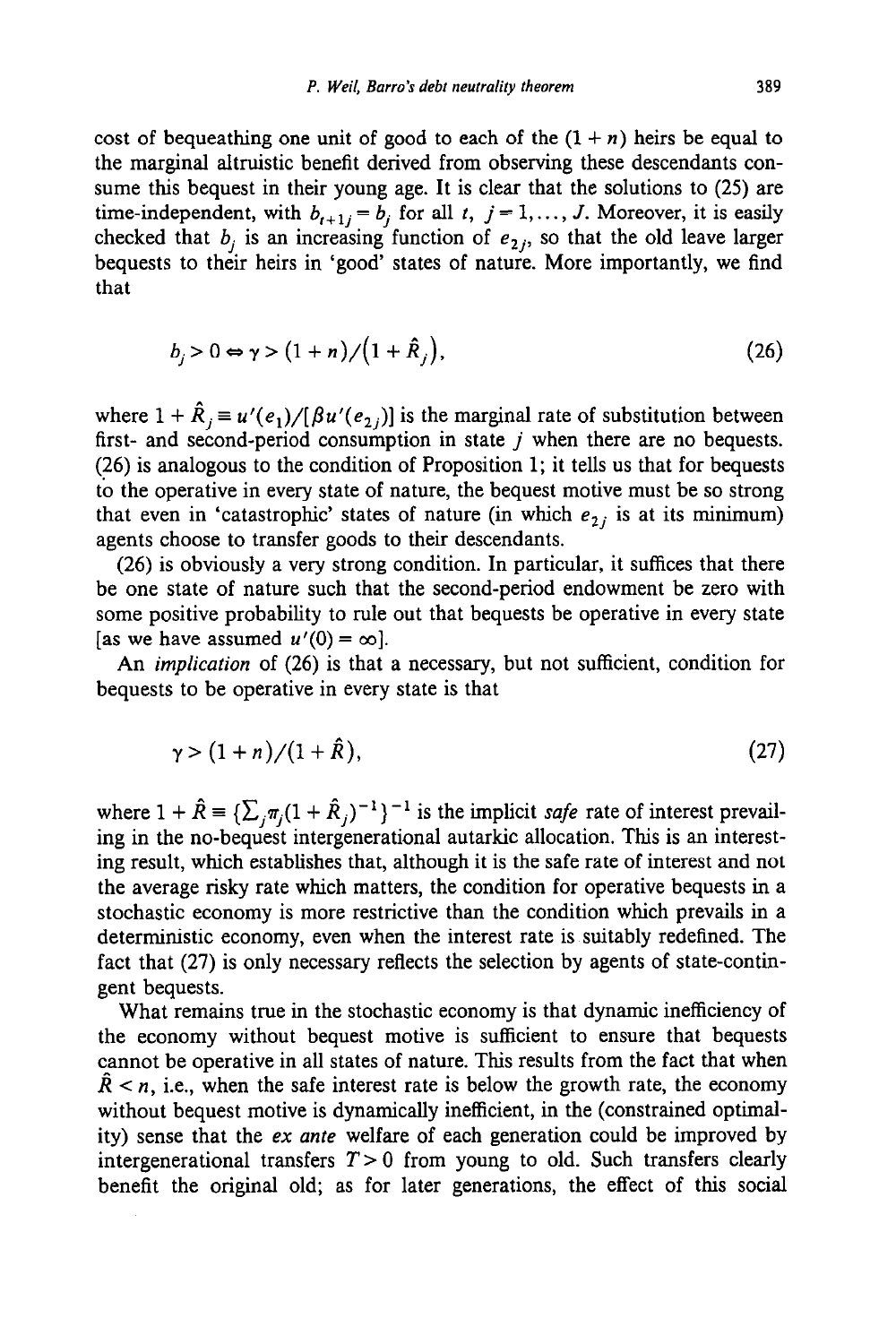security program on their expected utility is measured by

$$
dE U(T)/dT = -u'[e_1 - T] + \beta(1+n)\sum_j \pi_j u'[e_{2j} + (1+n)T],
$$
\n(28)

which proves that the economy without bequest motive is inefficient whenever

$$
dE U(0)/dT = -u'[e_1] + \beta(1+n)\sum_j \pi_j u'[e_{2j}] > 0,
$$
\n(29)

i.e., when  $\hat{R} < n$ . But if  $\hat{R} < n$ , (27) is violated as  $\gamma \leq 1$ , so that bequests cannot be operative in all states if the economy without bequest motive is dynamically inefficient.

We conjecture that these results generalize to more complex stochastic environments, and that as long as bequests are state-contingent the condition for operative bequests involves a state-by-state comparison, and not simply the type of average comparison between  $\gamma$ ,  $\hat{R}$ , and *n* contained in (27). As a consequence of the very restrictive nature of this state-by-state comparison, it is very unlikely that bequests may be operative in every state of nature in a stochastic economy.

#### 5. Conclusion

This paper has proved that Barro's (1974) debt neutrality proposition, whose relevance hinges, in an economy with bequest motives, on bequests being operative in the absence of public debt, is not applicable to a wide class of overlapping generation economies - those with a weak bequest motive. In particular, we have shown that the bequest motive is always too weak, and public debt therefore non-neutral, when non-physical assets have a welldefined function (reducing oversavings) in the corresponding economy without bequest motive, i.e., when the non-altruistic economy is dynamically inefficient.

This result was reached without adding any of the usual ingredients delivering non-neutrality (e.g., heterogeneous tastes, distortionary taxes) to Barro's (1974) model, and within a variety of environments (exchange and production economies without uncertainty, random exchange economy).

An important caveat to be kept in mind in interpreting the wider implications of this conclusion is that a modification of consumers' tastes to include a gift motive (concern for the welfare of ascendants) would, of course, modify our results. In particular, situations which lead to inoperative bequests may, but in general need not, be conducive to operative gifts and to the neutrality of